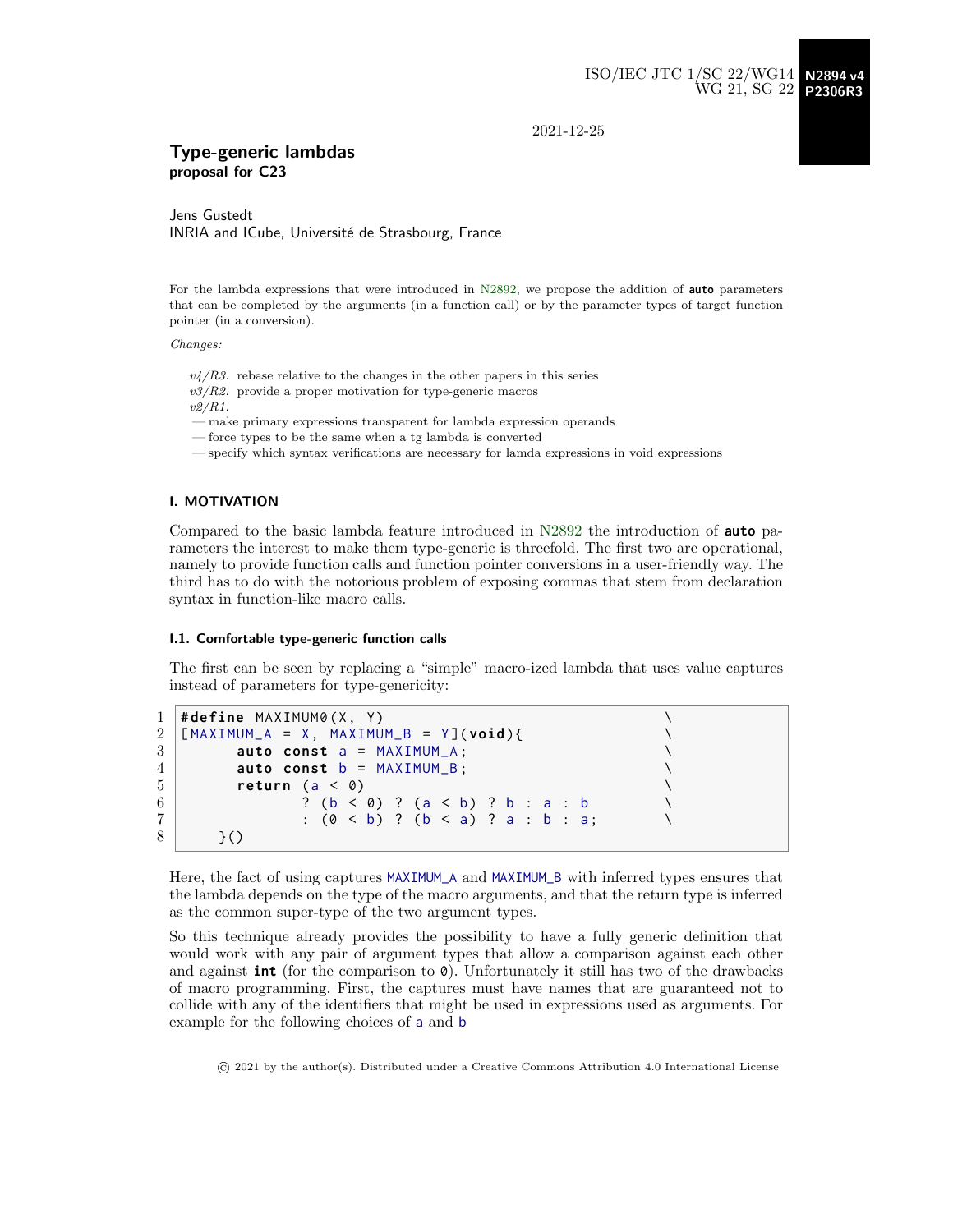N2894 N2094<br>P2306R3<sup>2</sup>

```
1 double a = 34.0;
2 int b = 77;
3 auto c = MAXIMUM@(a+b, a-b);
```
the expansion of the capture clause as given would be

```
1 \lceil MAXIMUM_A = (a+b), MAXIMUM_B = (a-b)]
```
If we had used a and b directly as capture names, it would have read instead

 $1 \mid [a = (a+b), b = (a-b)]$ 

where in the evaluation of  $(a-b)$  a would already refer to the capture a. Capture a would be 111.0 as expected, but capture b would surprisingly not be -43.0 but 34.0.

Additionally, we need two declarations for the identifiers a and b that we really want to use in the body of the lambda, and that might, if we need that, not be **const** qualified.

Compared to that, a type-generic lambda as proposed by this paper is simpler to program and easier to understand

```
\frac{1}{2} # define MAXIMUM2(X, Y) \qquad \qquad \qquad (T(auto a, auto b) {
       [ ](auto a, auto b){
\begin{array}{ccc} 3 & \textbf{return} & (a < 0) \end{array}4 \vert ? (b < 0) ? (a < b) ? b : a : b
\begin{array}{ccccccc} 5 & & & & \cdot & (0 < b) & ? & (b < a) & ? & a & : b & : a; \end{array}6 }(X, Y)
```
It avoids the invention of arbitrary capture names and their redefinition to local variables. But other than that it has nothing fancy and can, within such a direct call, just be rewritten to code as above. The only difference is that we delegate this rewriting to the compiler.

#### I.2. Multiple instantiations as function pointers

The second main feature that we propose is the conversion of type-generic function literals to function pointers. To see that, consider the following lambda that uses the **typeof** operator and then produces two function pointers with inferred types.

```
1 \mid # \text{define MAXY(X, Y)}2 \bigcup \{ \text{typeof}(\text{X}) \text{ a}, \text{ typeof}(\text{Y}) \text{ b} \} {
\begin{array}{ccc} 3 & \text{return} & (a < 0) \end{array}4 | ? (b < 0) ? (a < b) ? b : a : b \
5 : (0 < b) ? (b < a) ? a : b : a;6 }
7
8 double (* maxdd ) ( double , double ) = MAXY ( double , double ) ;
9 unsigned (* maxsu ) ( signed , unsigned ) = MAXY ( signed , unsigned ) ;
```
Using that macro directly in a call would look quite unconventional and would also be errorprone because of the repetition or replacement of the arguments.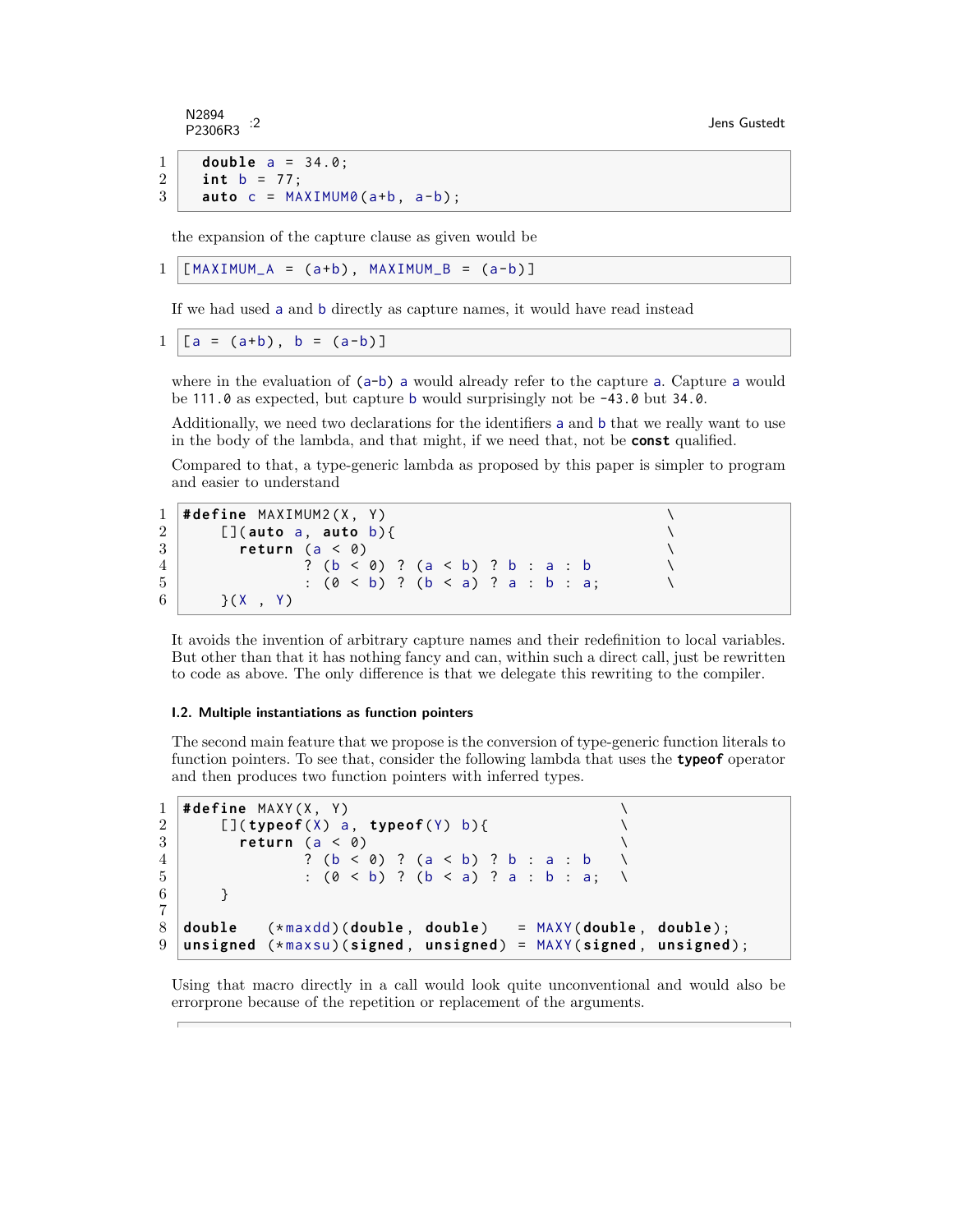Type-generic lambdas N2894

P<sub>2306R3</sub> :3

```
auto c = MAXY (a+b, a-b) (a+b, a-b) ;
auto d = MAXY ( unsigned , unsigned ) (a+b, a-b) ;
```
In contrast to that, again, a type-generic lambda is simple to read and write:

```
1 # define MAXIMUM \
2 []( auto a, auto b) { \qquad \qquad \setminus3 return (a < 0)
4 ? (b < 0) ? (a < b) ? b : a : b \
5 (0 < b) ? (b < a) ? a : b : a;6 }
7
8 double (* maxdd ) ( double , double ) = MAXIMUM ;
9 unsigned (* maxsu ) ( signed , unsigned ) = MAXIMUM ;
```
The two expansions of MAXIMUM read

```
1 double (* maxdd ) ( double , double ) = []( auto a, auto b) { ... };
2 \text{ } unsigned (* maxsu)(signed, unsigned) = [\text{]}(auto a, auto b){ ... };
```
They are internally rewritten by the compiler as if they had been specified as

```
1 double (* maxdd ) ( double , double ) = []( double a, double b) {
      ... };
2 unsigned (* maxsu ) ( signed , unsigned ) = []( signed a, unsigned b) {
      ... };
```
Still, a call to the type-generic lambda would be similar to a call to a conventional function.

 $auto c = MAXIMUM(a+b, a-b);$ 

#### I.3. Composing declaration syntax and function-like macro calls

The technique that lead to macro MAXIMUM0 above is not only tedious to write, it also lacks an important property that one would expect from a basic feature such as the computation of a maximum value, namely composability. This is a problem that already occurs with current function-like macros when their arguments are compound literals. Namely that a comma in a compound literal can be exposed to the preprocessor as if it were a separator for the arguments of the macro. This problem becomes much more severe when introducing lambdas because of the unprotected comma separated list of the captures. In general, C's declaration syntax does not well behave in expressions that are processed by function-like macros.

For the sake of the argument we extend the example as follows such that our feature operates on pointers to values instead of the values themselves. First, we design a comparison macro that operates on pointers to arithmetic objects and adds the convention that a null pointer compares "less" than any pointer to a value.

```
1 # define ISPOINTLESS (X , Y ) \
2 \vert [ISPOINTLESS_A = X, ISPOINTLESS_B = Y](\text{void}){
3 auto const*const a = ISPOINTLESS_A;
```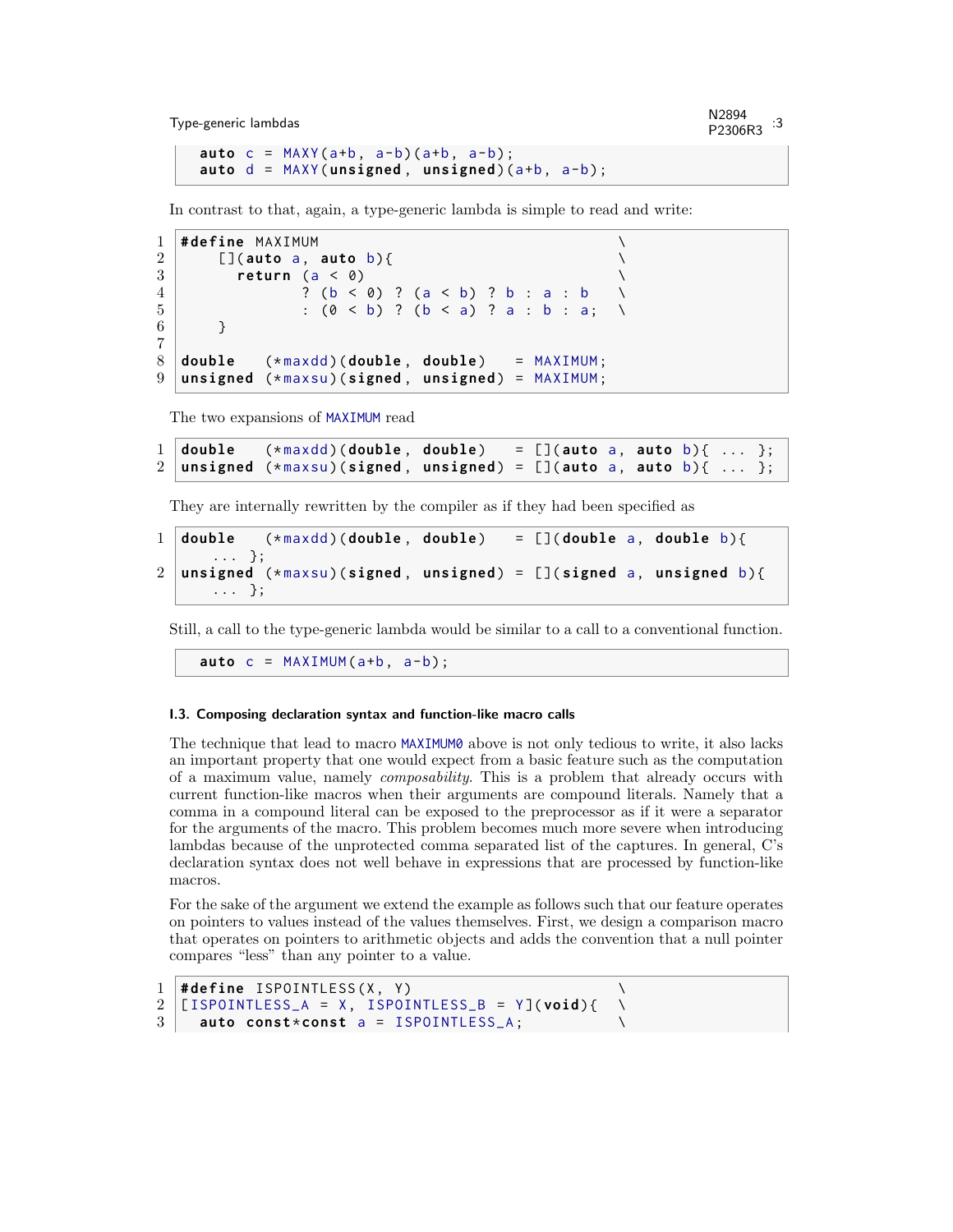```
N2894
  P2306R3<sup>:4</sup> Jens Gustedt
4 auto const*const b = ISPOINTLESS_B;
5 if (!b) return false ; \
6 else if (!a && b) return true;<br>7 else return (*a < *b);
   else return (*a < *b);
8 | \}()
```
Then we encapsulate our maximum computation such that it uses that new comparison and for which the result is the pointer to the maximum. (This only works if both pointers have the same base type).

```
1 # define MAXAPOINTING (X , Y ) \
2 \left[ \text{MAXAPOINTING_A} = X, \text{ MAXAPOINTING_B} = Y \right] (void) \{3 auto const * const a = MAXAPOINTING_A;
4 auto const * const b = MAXAPOINTING B;
5 static int const zero = 0; \
6 return ISLESS (a, & zero ) \
7 ? ISPOINTLESS (b, & zero ) ? ISPOINTLESS (a, b) ? b : a : b \
8 : ISPOINTLESS (&zero, b) ? ISPOINTLESS (b, a) ? a : b : a; \
9 | \}()
```
In the following, the first line should compile fine, but the second is not valid and contains a constraint violation.

```
1 auto* c = MAXAPOINTING(8x, 8y);
2 auto* d = MAXAPOINTING (MAXAPOINTING (8x, 8y), 8z);
```
This is because after the expansion of the inner macro call the commas in the capture lists of the expanded ISPOINTLESS macros are exposed to the scan for arguments of the outer call.

This problem can be avoided by a cascade of parenthesis around macro arguments and lambda expressions. But in general the syntax of such constructs is quite fragile, and typegeneric macros provide a better alternative that is more user-friendly because it does not need function-like macros or captures.

```
1 # define ispointless \
2 \mid [ ](auto const* a, auto const* b) { \setminus3 if (!b) return false ; \
4 else if (!a && b) return true ; \
5 else return (*a < *b);
6 | \}7 # define maxapointing \
8 \mid[ ](auto const* a, auto const* b) {
9 static int const zero = 0; \
10 return ispointless (a, & zero)
11 ? ispointless (b, & zero) ? ispointless (a, b) ? b : a : b \setminus12 : ispointless (& zero, b) ? ispointless (b, a) ? a : b : a;
13 }
```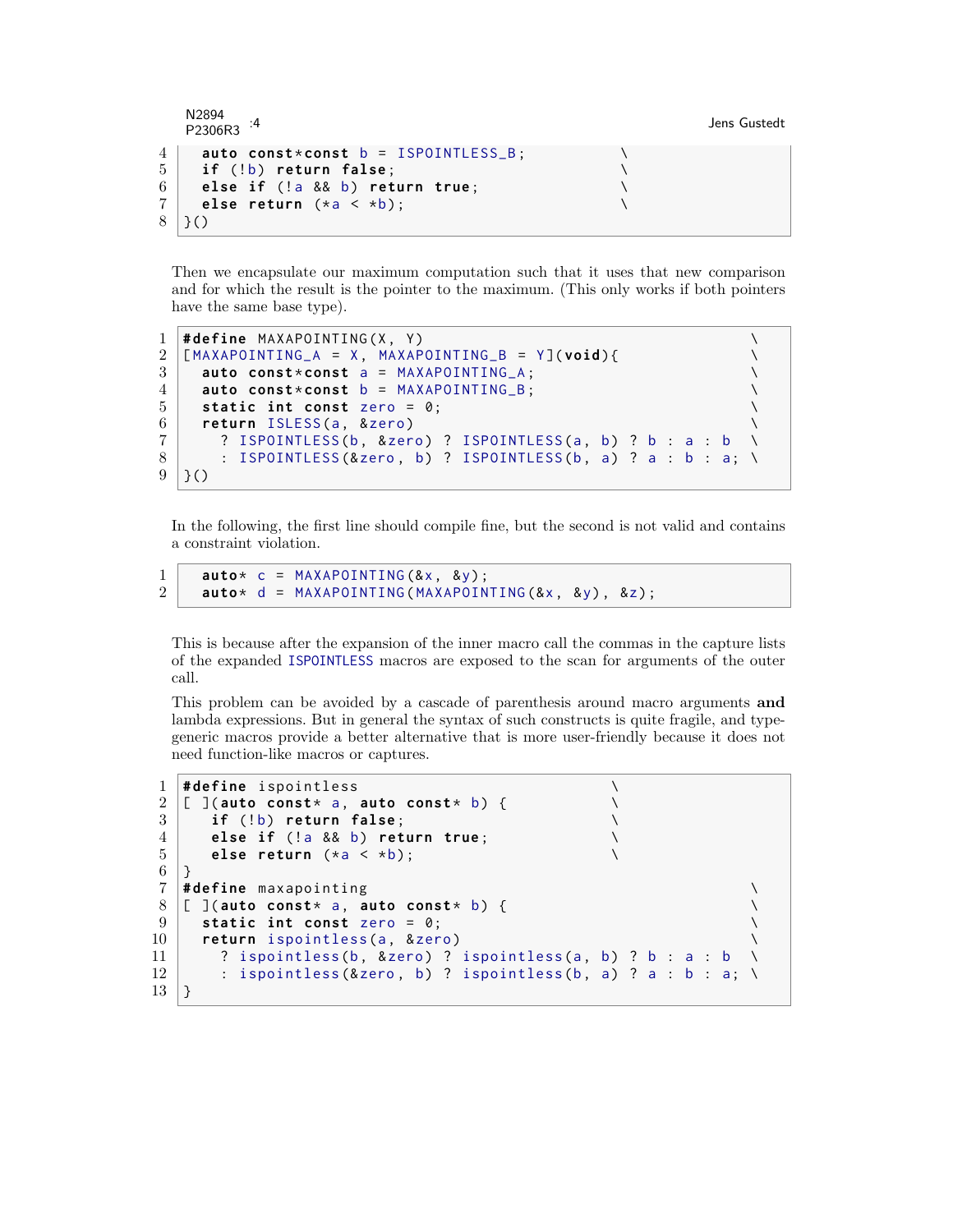Type-generic lambdas N2894

### II. DESIGN CHOICES

We chose to follow  $C^{++}$  syntax and semantic as close a possible.

### II.1. Permissible contexts for type-generic lambdas

It is the intent of this paper, to allow a value of a type-generic lambda type only in a context where it will be completed, either by the arguments of a function call or by the parameter types of a target function pointer to which a type-generic function literal is converted. This is to ensure that compilers that implement this feature have to do no lookahead or pre-compilation of code snippets with a lot of unknown types.

This is achieved by integrating types of type-generic lambdas into the terminology of the standard as being incomplete types. Thereby it is not possible to define objects of such a type. Because lambdas can only be declared in definitions by type inference, effectively such lambdas cannot even be declared.

By these properties, the only possibility to specify a type-generic lambda that is re-usable at different places of a source is textual, in particular by defining function-like macros. This restriction is a deliberate choice for this proposal, here. If in a later phase (probably C26) WG14 would also want to add objects of type-generic lambda type to the language or adopt C++'s template functions, this could easily be achieved on top of what is done here.

### II.2. Parameter type inference

Parameter type inference only leaves a design choice for array and function parameters. To be in line with traditional function declarations, we extend the possibility of type inference to such types and specify that these are to be re-written to pointers to form a valid function prototype.

### III. SYNTAX AND TERMINOLOGY

For all proposed wording see Section [VII.](#page-6-0)

Syntax considerations for this feature are straight forward; we just have to allow the **auto** feature to extend to the parameters of lambdas, 6.7.6.3.

In terms of terminology, we introduce the terms *incomplete lambda type*  $(6.2.5 \text{ p20})$  and type-generic lambda (6.5.2.6 p9).

### IV. SEMANTICS

The principal semantics of type-generic lambdas are described within three paragraphs.

- Paragraph 6.2.5.6 p9 specifies the possible use of type-generic lambdas.
- Paragraph 6.2.5.6 p10 provides the rules for the completion of such a lambda in a function call.
- An insertion into 6.3.2.1 p5 describes the mechanism for conversions of type-generic function literals to function pointers.

### V. CONSTRAINTS AND REQUIREMENTS

This proposal constrains the possible uses of type-generic lambdas even further than for simple lambdas, namely essentially to function calls and conversions to pointer-types. Even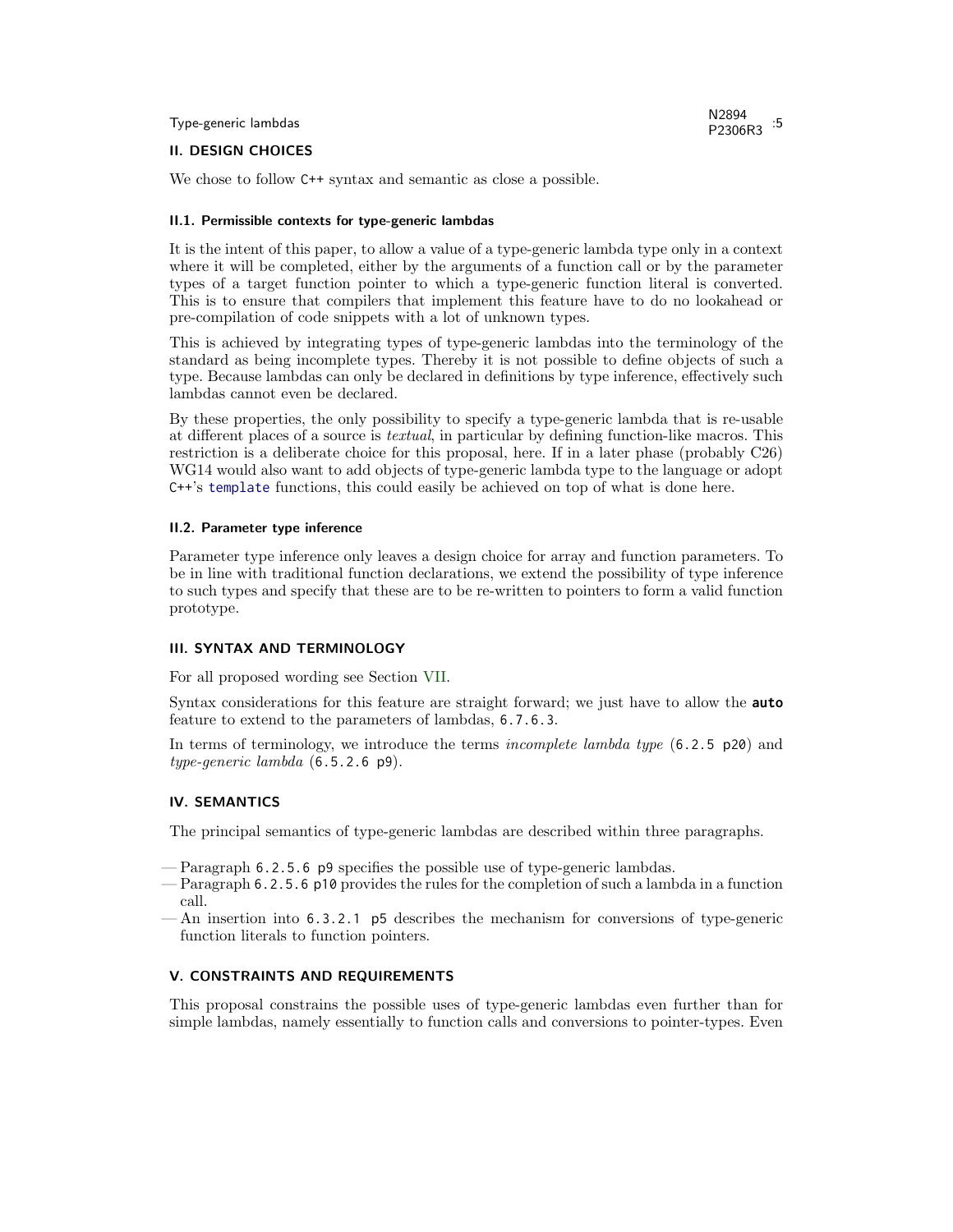though it would have been possible to formulate such a requirement as a constraint, we chose not to do so because this might be an area for implementations to extend the C standard and to implement some template feature for lambda values. Forcing them to diagnose such constructs would be counter-productive and hinder progress in that area.

The only constraint that this proposal includes is in 6.5.2.6 p6, namely that a type-generic lambda that is used in a conversion to a function pointer must have a return type that is compatible to the one of the target function pointer type.

### VI. QUESTIONS FOR WG14

- (1) Does WG14 want type-generic lambdas for C23 along the lines of [N2894?](http://www.open-std.org/jtc1/sc22/wg14/www/docs/n2894.pdf)
- (2) Does WG14 want to integrate the changes as specified in [N2894](http://www.open-std.org/jtc1/sc22/wg14/www/docs/n2894.pdf) into C23?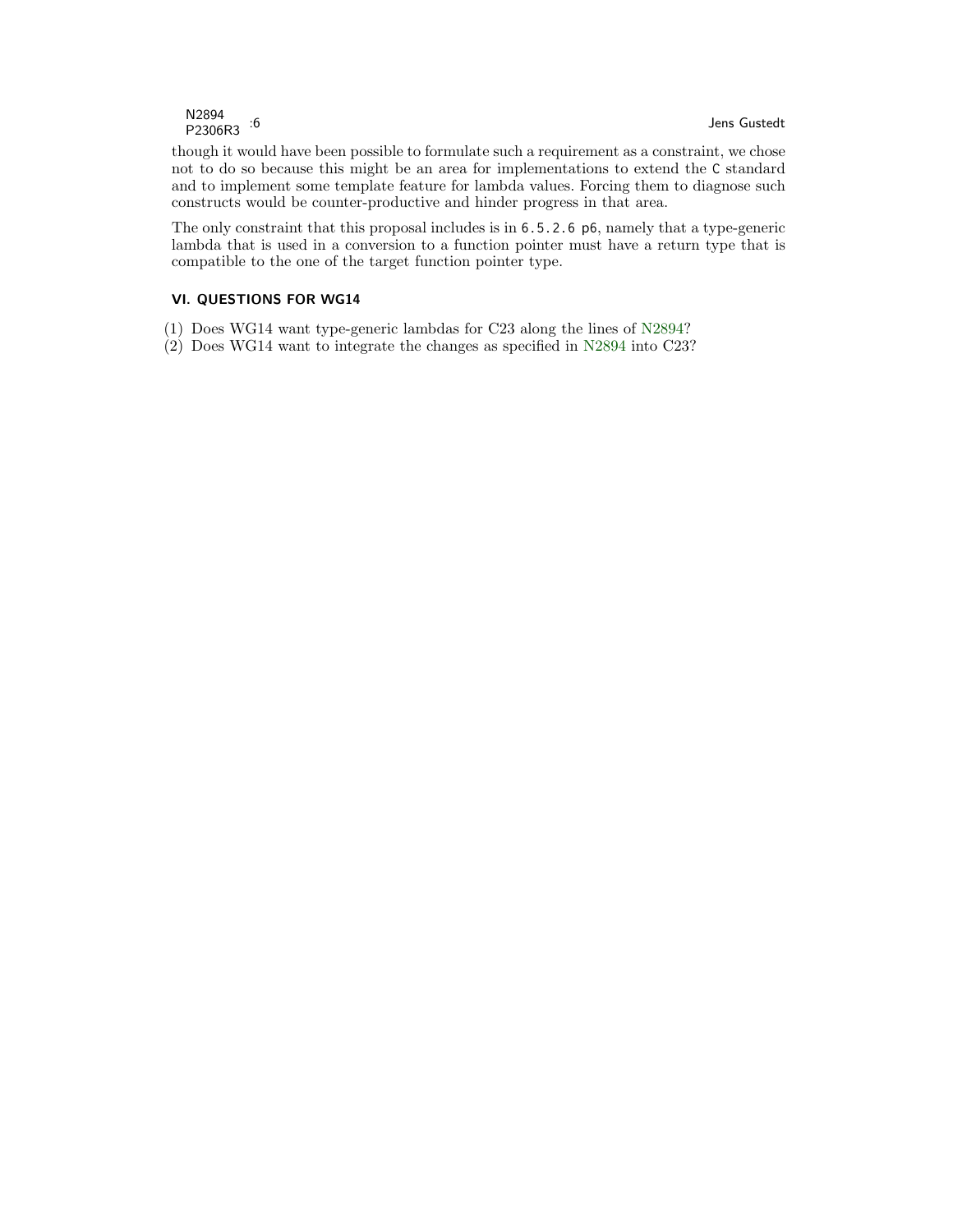# Type-generic lambdas N2894

#### References

- Jens Gustedt. 2021a. Function literals and value closures. Technical Report N2892. ISO. available at [http:](http://www.open-std.org/jtc1/sc22/wg14/www/docs/n2892.pdf)  $// \label{lem:conv} {\rm \ ~www. open-std.org/jet1/sc22/wg14/www/docs/n2892.pdf}.$
- Jens Gustedt. 2021b. Improve type generic programming. Technical Report N2890. ISO. available at [http:](http://www.open-std.org/jtc1/sc22/wg14/www/docs/n2890.pdf)  $// \text{www.open-std.org/jet1}/\text{sc22/wg14}/\text{www}/\text{docs}/\text{n2890.pdf}.$
- Jens Gustedt. 2021c. Lvalue closures. Technical Report N2737. ISO. available at [http://www.open-std.org/](http://www.open-std.org/jtc1/sc22/wg14/www/docs/n2737.pdf) [jtc1/sc22/wg14/www/docs/n2737.pdf.](http://www.open-std.org/jtc1/sc22/wg14/www/docs/n2737.pdf)
- Jens Gustedt. 2021d. Type-generic lambdas. Technical Report N2894. ISO. available at [http://www.](http://www.open-std.org/jtc1/sc22/wg14/www/docs/n2894.pdf) [open-std.org/jtc1/sc22/wg14/www/docs/n2894.pdf.](http://www.open-std.org/jtc1/sc22/wg14/www/docs/n2894.pdf)
- Jens Gustedt. 2021e. Type inference for variable definitions and function return. Technical Report N2891. ISO. available at [http://www.open-std.org/jtc1/sc22/wg14/www/docs/n2891.pdf.](http://www.open-std.org/jtc1/sc22/wg14/www/docs/n2891.pdf)

### <span id="page-6-0"></span>VII. PROPOSED WORDING

The proposed text is given as diff against [N2892.](http://www.open-std.org/jtc1/sc22/wg14/www/docs/n2892.pdf)

- $-$  Additions to the text are marked as shown.
- Deletions of text are marked as shown.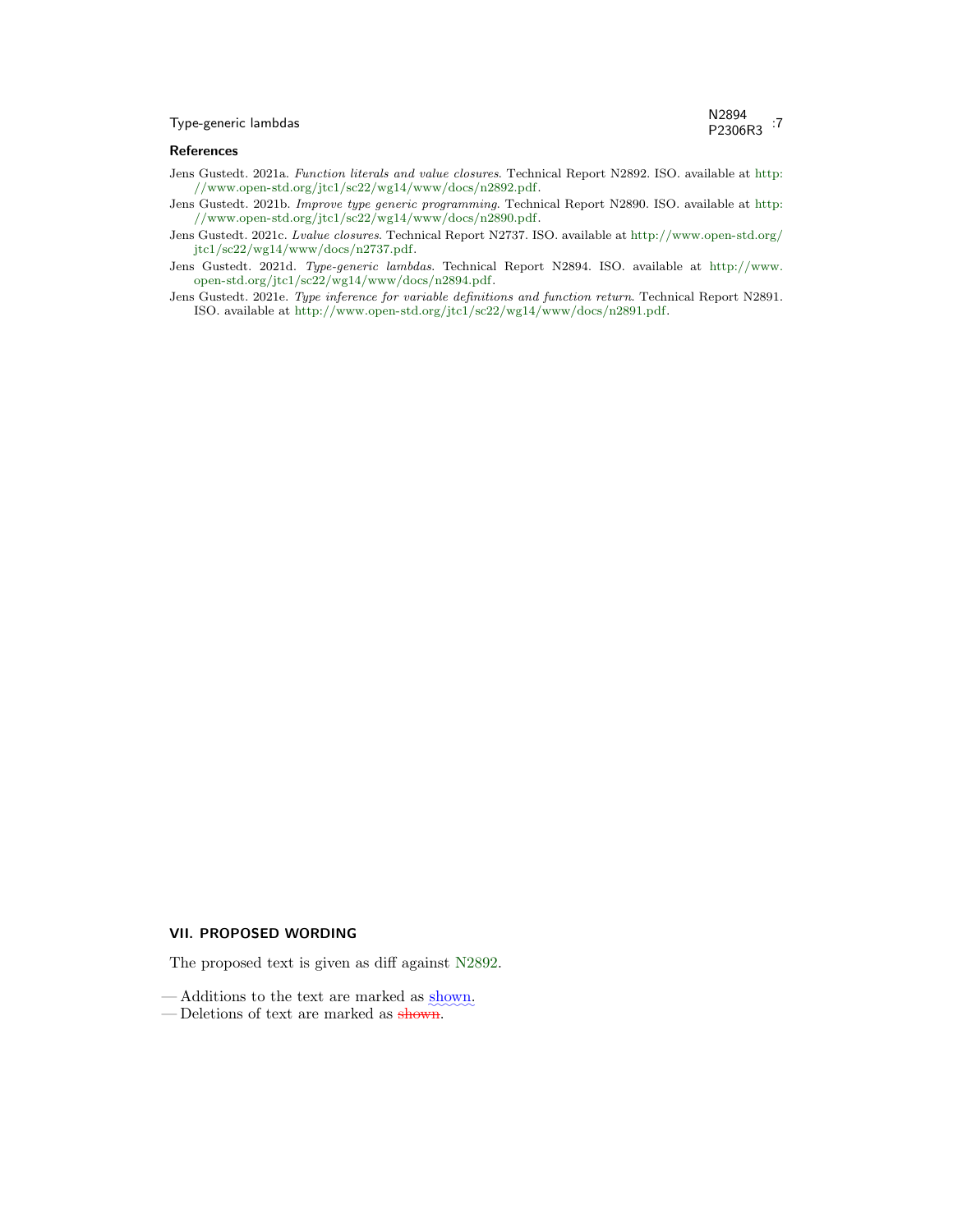- 20 Any number of *derived types* can be constructed from the object and function types, as follows:
	- An *array type* describes a contiguously allocated nonempty set of objects with a particular member object type, called the *element type*. The element type shall be complete whenever the array type is specified. Array types are characterized by their element type and by the number of elements in the array. An array type is said to be derived from its element type, and if its element type is *T*, the array type is sometimes called "array of *T*". The construction of an array type from an element type is called "array type derivation".
	- A *structure type* describes a sequentially allocated nonempty set of member objects (and, in certain circumstances, an incomplete array), each of which has an optionally specified name and possibly distinct type.
	- A *union type* describes an overlapping nonempty set of member objects, each of which has an optionally specified name and possibly distinct type.
	- A *function type* describes a function with specified return type. A function type is characterized by its return type and the number and types of its parameters. A function type is said to be derived from its return type, and if its return type is *T*, the function type is sometimes called "function returning *T*". The construction of a function type from a return type is called "function type derivation".
	- A *lambda type* is <del>a complete an</del> object type that describes the value of a lambda expression. A complete lambda type is characterized but not determined by a return type that is inferred from the function body of the lambda expression, and by the number, order, and type of parameters that are expected for function calls, and by the lexical position of the lambda expressions in the program<del>. <u>;</u> The the</del> function type that has the same return type and list of parameter types as the lambda is called the *prototype* of the lambda. A lambda type has no syntax derivation<sup>50)</sup> and the lexical position of the originating lambda expression determines its scope of visibility. Objects of such a type shall only be defined as a capture (of another lambda expression) or by an underspecified declaration for which the lambda type is inferred.51) An object of lambda type shall only be modified by simple assignment (6.5.16.1). A lambda expression that has underspecified parameters has an incomplete lambda type that can be completed by function call arguments, or, if it has no captures, in a conversion to a function pointer.
	- A *pointer type* may be derived from a function type or an object type, called the *referenced type*. A pointer type describes an object whose value provides a reference to an entity of the referenced type. A pointer type derived from the referenced type *T* is sometimes called "pointer to *T*". The construction of a pointer type from a referenced type is called "pointer type derivation". A pointer type is a complete object type.
	- An *atomic type* describes the type designated by the construct **\_Atomic**(*type-name*). (Atomic types are a conditional feature that implementations need not support; see 6.10.8.3.)

These methods of constructing derived types can be applied recursively.

- 21 Arithmetic types and pointer types are collectively called *scalar types*. Array and structure types are collectively called *aggregate types*. 52)
- An array type of unknown size is an incomplete type. It is completed, for an identifier of that type, by specifying the size in a later declaration (with internal or external linkage). A structure or union type of unknown content (as described in 6.7.2.3) is an incomplete type. It is completed, for all declarations of that type, by declaring the same structure or union tag with its defining content later in the same scope.

<sup>50)</sup>Not even a **typeof** type specifier with lambda type can be formed. So there is no syntax to make a lambda type a choice in a generic selection other than **default**

<sup>&</sup>lt;sup>51)</sup>Another possibility to create an object that has an effective lambda type is to copy a lambda value into allocated storage via simple assignment.

 $52)$ Note that aggregate type does not include union type because an object with union type can only contain one member at a time.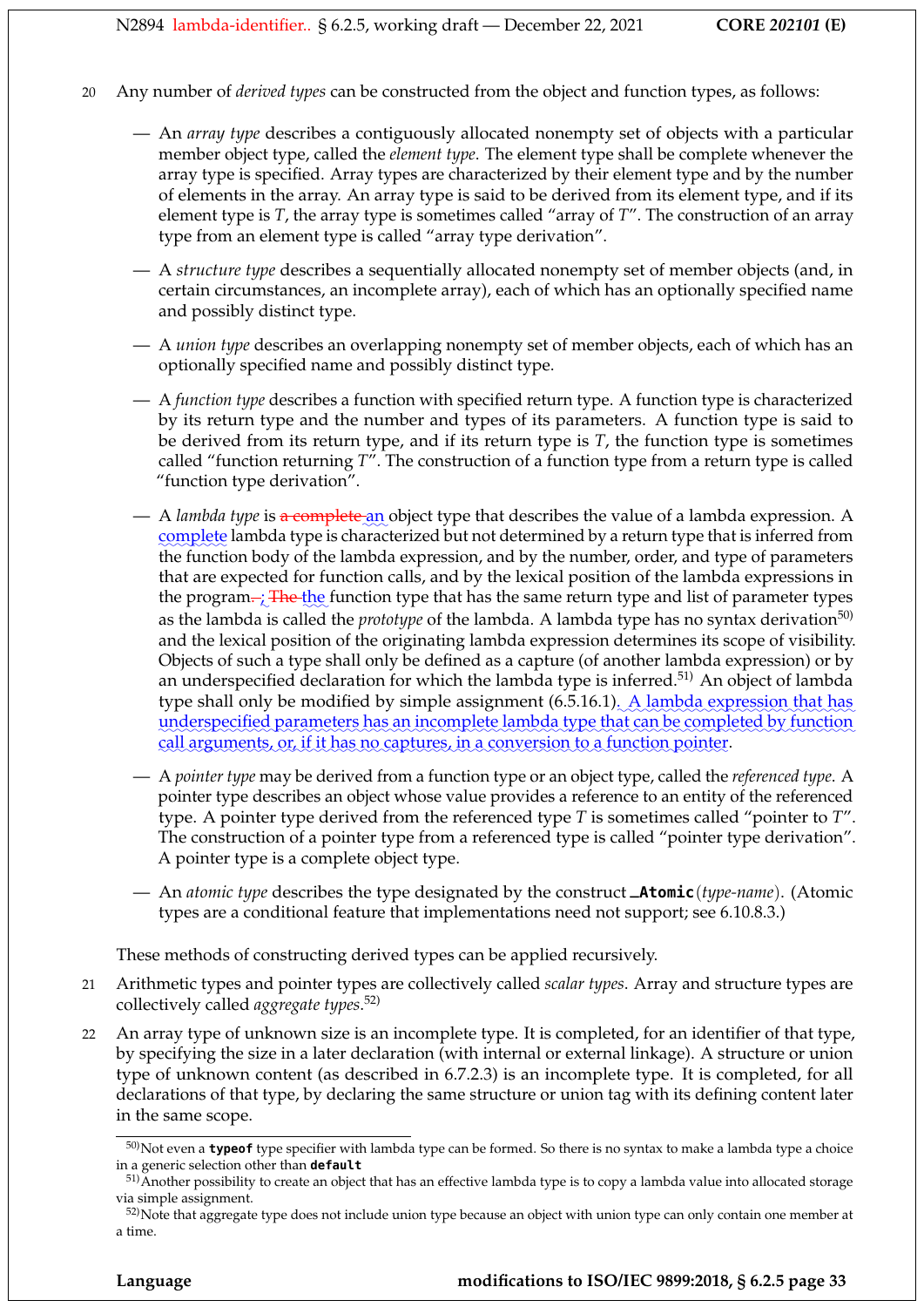the object. A *modifiable lvalue* is an lvalue that does not have array type, does not have an incomplete type, does not have a const-qualified type, and if it is a structure or union, does not have any member (including, recursively, any member or element of all contained aggregates or unions) with a const-qualified type.

- 2 Except when it is the operand of the **typeof** specifier, the **sizeof** operator, the unary & operator, the++ operator, the-- operator, or the left operand of the . operator or an assignment operator, an lvalue that does not have array type is converted to the value stored in the designated object (and is no longer an lvalue); this is called *lvalue conversion*. If the lvalue has qualified type, the value has the unqualified version of the type of the lvalue; additionally, if the lvalue has atomic type, the value has the non-atomic version of the type of the lvalue; otherwise, the value has the type of the lvalue. If the lvalue has an incomplete type and does not have array type, the behavior is undefined. If the lvalue designates an object of automatic storage duration that could have been declared with the **register** storage class (never had its address taken), and that object is uninitialized (not declared with an initializer and no assignment to it has been performed prior to use), the behavior is undefined.
- 3 Except when it is the operand of the **typeof** specifier, the unary **sizeof** operator, or the unary & operator, or is a string literal used to initialize an array, an expression that has type "array of *type*" is converted to an expression with type "pointer to *type*" that points to the initial element of the array object and is not an lvalue. If the array object has register storage class, the behavior is undefined.
- 4 A *function designator* is an expression that has function type. Except when it is the operand of the **typeof** specifier, the **sizeof** operator,<sup>72)</sup> or the unary & operator, a function designator with type "function returning *type*" is converted to an expression that has type "pointer to function returning *type*".
- 5 A Qther than specified in the following, lambda types shall not be converted to any other object type. A complete function literal with a type "lambda with prototype P" can be converted implicitly or explicitly to an expression that has type "pointer to Q", where Q is a function type that is compatible with P.<sup>73)</sup> For a type-generic function literal expression, types of underspecified parameters shall first be completed according to the parameters of the target prototype, that is, for each underspecified parameter there shall be a type specifier of a unique type as described in 6.7.11 such that the adjusted parameter type is the same as the adjusted parameter type of the target function type; after that, the prototype P of the thus completed lambda expression shall be the target prototype  $Q^{(74)}$  The function pointer value behaves as if a function F of type P with internal linkage, a unique name, and the same parameter list and function body as for  $\lambda$ , where uses of identifiers from enclosing blocks in expressions that are not evaluated are replaced by proper types or values, had been defined in the translation unit  $<sub>τ</sub>$  and the function pointer had been formed by</sub> function-to-pointer conversion of that function. The only <del>difference is differences</del> are that, if  $\lambda$  is not type-generic, the resulting function pointer is the same for the whole program execution whenever a conversion of  $\lambda$  is met<sup>75)</sup> and that the function pointer needs not necessarily to be distinct from any other compatible function pointer that provides the same observable behavior.

**Forward references:** lambda expressions (6.5.2.6) address and indirection operators (6.5.3.2), assignment operators (6.5.16), common definitions <stddef.h> (7.19), **typeof** specifier 6.7.9, initialization (6.7.10), postfix increment and decrement operators (6.5.2.4), prefix increment and decrement operators (6.5.3.1), the **sizeof** and **\_Alignof** operators (6.5.3.4), structure and union members (6.5.2.3)<del>.</del> type inference (6.7.11).

<sup>72)</sup>Because this conversion does not occur, the operand of the **sizeof** operator remains a function designator and violates the constraints in 6.5.3.4.

 $73$ It follows that lambdas of different type cannot be assigned to each other. Thus, in the conversion of a function literal to a function pointer, the prototype of the originating lambda expression can be assumed to be known, and a diagnostic can be issued if the prototypes do not aggree.

<sup>74)</sup> Thus a specification of the target function pointer type in a conversion from a type-generic function literal expression ✿✿✿ ✿✿ ✿✿✿✿✿✿✿✿✿ ✿✿ ✿✿✿ ✿✿✿✿ ✿✿✿✿✿✿✿ that uses the [\*] syntax for VM types is invalid.

<sup>75)</sup> Thus a function literal that is not type-generic has properties that are similar to a function declared with **static** and inline. A possible implementation of the lambda type is to be the function pointer type to which they convert.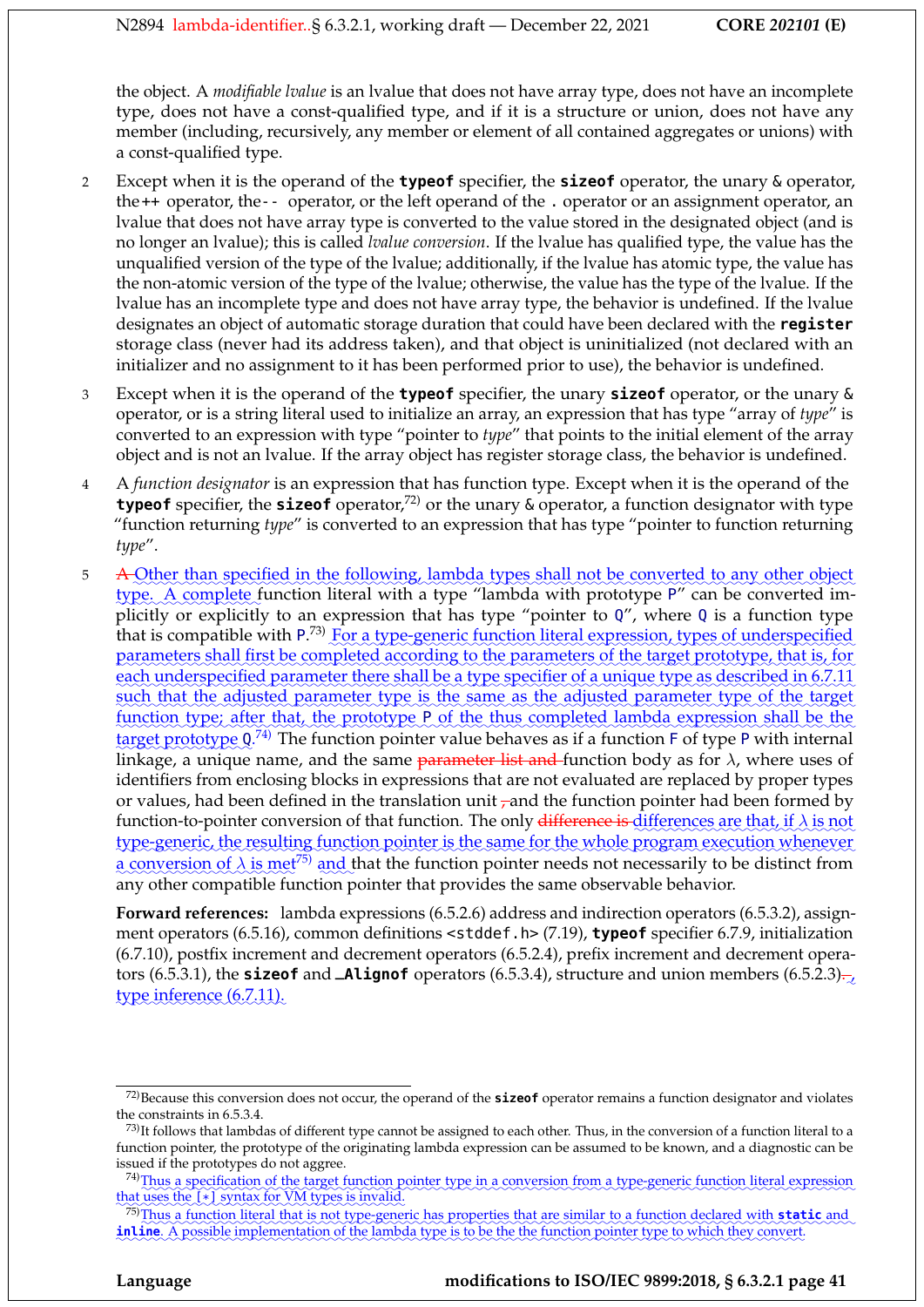*capture:*

*identifier*

*parameter-clause:*

**(** *parameter-list*opt **)**

## **Constraints**

- 2 An identifier shall appear at most once; either as a capture or as a parameter name in the parameter list. The identifier of an identifier capture shall designate an object of automatic storage duration that is defined in a scope that surrounds the lambda expression.
- 3 Within the lambda expression, identifiers (including captures and parameters of the lambda) shall be used according to the usual scoping rules, but outside the assignment expression of a value capture the following exceptions apply to identifiers that are declared in a block that strictly encloses the lambda expression and that are not identifier captures:
	- Objects or type definitions with variably modified type shall not be used.
	- Objects with automatic storage duration shall not be evaluated.<sup>114)</sup>
- 4 The After determining the type of all captures and parameters, either directly or because a type-generic lambda appears in a function-call or conversion to function pointer, the function body shall be such that a return type *type* according to the rules in 6.8.6.4 can be inferred. <u>If the lambda</u> occurs in a conversion to a function pointer, the inferred return type shall be compatible to the specified return type of the function pointer; if additionally the lambda is type-generic, the return type shall be the same as the specified return type.
- 5 When a lambda expression with an underspecified parameter is evaluated as a void expression, the capture clause shall fulfill the constraints as specified above. The parenthesized parameter list shall provide a valid list of declarations of parameters, only that one or more of these may have an underspecified type. After that shall follow a L token, a balanced token sequence (??), and a L  $\underline{\text{token}}$ . $^{115)}$

## **Semantics**

- 6 The optional attribute specifier sequence in a lambda expression appertains to the resulting lambda type and to its function prototype. If the parameter clause is omitted, a clause of the form () is assumed. A lambda expression without any capture is called a *function literal expression*, otherwise it is called a *closure expression*. A lambda value originating from a function literal expression is called a *function literal*, otherwise it is called a *closure*.
- 7 Similar to a function definition, a lambda expression forms a single block that comprises all of its parts. Each capture and parameter has a scope of visibility that starts immediately after its definition is completed and extends to the end of the function body. In particular, captures and parameters are visible throughout the whole function body, unless they are redeclared in a depending block within that function body. Value captures and parameters have automatic storage duration; in each function call to the formed lambda value, a new instance of each value capture and parameter is created and initialized in order of declaration and has a lifetime until the end of the call, only that the addresses of value captures are not necessarily unique.
- 8 A lambda expression for which at least one parameter declaration in the parameter list has no type

<sup>&</sup>lt;sup>114)</sup>Identifiers of visible automatic objects that are not captures and that do not have a VM type, may still be used if they are not evaluated, for example in **sizeof** expressions, in **typeof** specifiers (if they are not lambdas themselves) or as controlling expression of a generic primary expression.

<sup>115)</sup> That means, besides the validity of the capture clause and the parameter list, an implementation is only required to parse the function body as a token sequence but is not required to diagnose additional constraints, such as the validity of the use of keywords or identifiers within the function body if these are possibly restricted through a syntax derivation or additional constraints.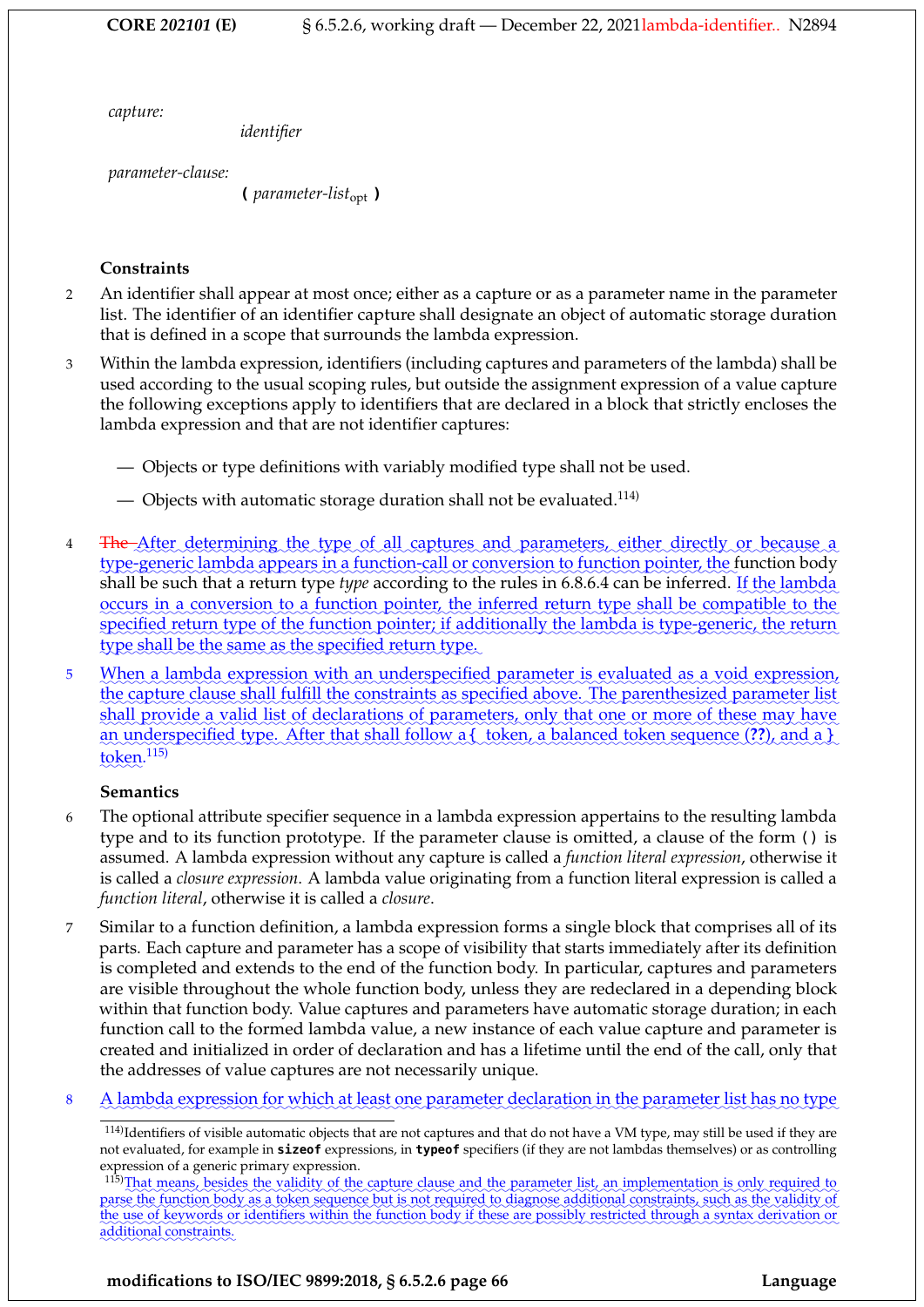specifier is a *type-generic lambda* with an imcomplete lambda type. It shall only be evaluated as a void expression, be the postfix expression of a function call or, if the capture clause is empty, be the operand of a conversion to a pointer to function with fully specified parameter types, see 6.3.2.1. For a void expression, it has only the side effects that result from the evaluation of the capture clause and shall be syntactically correct as indicated in the constraints; the translation may fail, if the function body is such that no possible function call arguments or target types for a conversion could successfully complete the lambda type; the lambda expression shall otherwise be ignored.

- 9 For a function call, the type of an argument (after lyalue, array-to-pointer or function-to-pointer conversion) to an underspecified parameter shall be such that it can be used to complete the type of that parameter analogous to 6.7.11, only that the inferred type for an parameter of array or function type is adjusted analogously to function declarators (6.7.6.3) to a possibly qualified object pointer type (for an array) or to a function pointer type (for a function) to match type of the argument. For a conversion of any arguments, the parameter types shall be those of the function type.
- The assignment expression E in the definition of a value capture determines a value  $E_0$  with type  $T_{0}$ , which is E after possible lvalue, array-to-pointer or function-to-pointer conversion. The type of the capture is  $T_0$  **const** and its value is  $E_0$  for all evaluations in all function calls to the lambda value. If, within the function body, the address of the capture or one of its members is taken, either explicitly by applying a unary  $\&$  operator or by an array to pointer conversion,  $^{116)}$  and that address is used to modify the underlying object, the behavior is undefined.
- 11 The evaluation of the assignment expressions of value captures takes place during each evaluation of the lambda expression. The evaluations for the value captures are sequenced in order of declaration; an earlier capture may occur within an assignment expression of a later one. The evaluation of a lambda expression is sequenced before any use of the resulting lambda value. For each call to a lambda value, value captures (with type and value as determined during the evaluation of the lambda expression) and then parameter types and values are determined in order of declaration. Value captures and earlier parameters may occur within the declaration of a later one.
- 12 The object of automatic storage duration of the surrounding scope that corresponds to an identifier capture shall be visible within the function body according to the usual scoping rules and shall be accessible within the function body throughout each call to the lambda. If the definition of the object uses the **register** storage class, the behavior is undefined. Access to the object within a call to the lambda follows the happens-before relation, in particular modifications to the object that happen before the call are visible within the call, and modifications to the object within the call are visible for all evaluations that happen after the call. $^{117}$
- 13 For each lambda expression, the return type *type* is inferred as indicated in the constraints. A lambda expression  $\lambda$  that is not type-generic has an unspecified lambda type L that is the same for every evaluation of  $\lambda$ <del>. As  $\lambda$  a</del>s a result of the expression, a value of type L is formed that identifies  $\lambda$  and the specific set of values of the identifiers in the capture clause for the evaluation, if any. This is called a *lambda value*. It is unspecified, whether two lambda expressions  $\lambda$  and  $\kappa$  share the same lambda type even if they are lexically equal but appear at different points of the program. Objects of lambda type shall not be modified other then by simple assignment.
- 14 A lambda expression  $\lambda$  that is generic has an incomplete lambda type that is completed when the expression is used directly in a function call expression or converted to a function pointer. When used in a function call, the parameter types are inferred in order of declaration, but after the evaluation of the assignment expressions of the explicit value captures, after which the return type of the lambda is inferred from the function body. The so completed lambda value is then used in the function call which is sequenced after the evaluation of the lambda expression.
- 15 **NOTE 1** A direct function call to a function literal expression can be modeled by first performing a conversion of the function literal to a function pointer and then calling that function pointer.
- 16 **NOTE 2** A direct function call to a closure expression with parameters (possibly type-generic)

<sup>&</sup>lt;sup>116)</sup>The capture does not have array type, but if it has a union or structure type, one of its members may have such a type. <sup>117)</sup>That is, evaluation of the identifier results in the same lvalue with the same type and address as for the scope surrounding the lambda. In particular, it is possible that the value of such an object becomes indeterminate after a call to **longjmp**, see 7.13.2.1.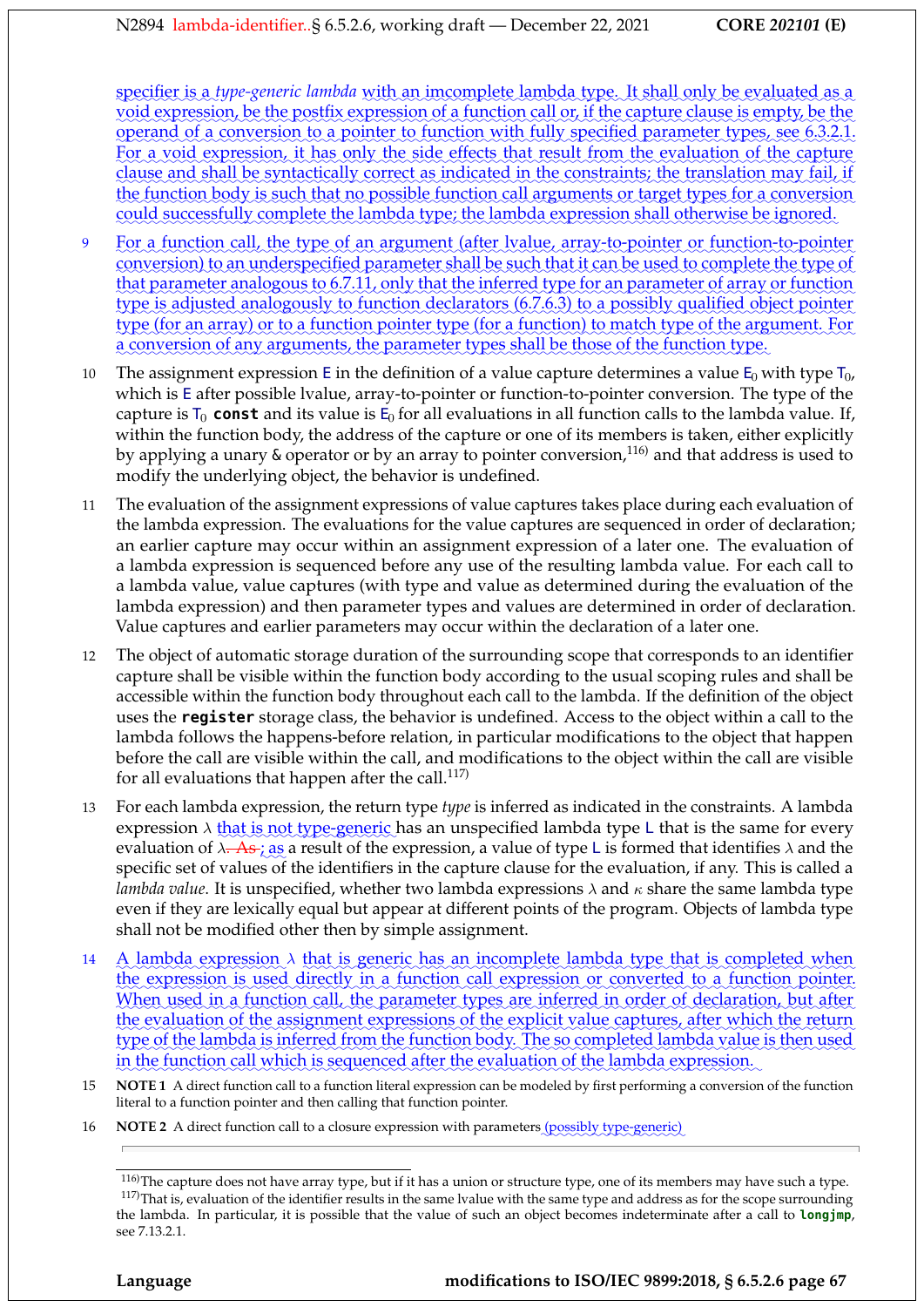```
...
double* ap = sortDouble(4, (double[]){ 5, 8.9, 0.1, 99, });
double B[27] = \{ / * some values ... */ };<br>SF(27, B);
                                                // reuses the same function
...
double* (*sG)(size_t nmemb, double[nmemb]) = SORTFUNC(double); // conversion
```
This code evaluates the macro SORTFUNC twice, therefore in total four lambda expressions are formed.

The function literals of the "comparison lambdas" are not operands of a function call expression, and so by conversion a pointer to function is formed and passed to the corresponding call of **qsort**. Since the respective captures are empty, the effect is as if to define two comparison functions, that could equally well be implemented as **static** functions with auxiliary names and these names could be used to pass the function pointers to **qsort**.

The outer lambdas are again without capture. In the first case, for **long**, the lambda value is subject to a function call, and it is unspecified if the function call uses a specific lambda type or directly uses a function pointer. For the second, a copy of the lambda value is stored in the variable sortDouble and then converted to a function pointer sF. Other than for the difference in the function arguments, the effect of calling the lambda value (for the compound literal) or the function pointer (for array B) is the same.

For optimization purposes, an implementation may fold lambda values that are expanded at different points of the program such that effectively only one function is generated. For example here the function pointers sF and sG may or may not be equal<u>.</u>

### 20 **EXAMPLE 3** Consider the following type-generic function literal that computes the maximum value of two parameters X and Y<sub>.</sub>



After preprocessing, the definition of R, becomes

```
auto R = [](auto a, auto b){
weturn (a < 0)
multiment ((a < b) ? b : a) : b)
✿✿✿✿✿✿
    : ((b = 0) ? ((a < b) ? b : a) : a) i
ntl:1n:10);
```
To determine type and value of  $R$ , first the type of the parameters in the function call are inferred to be **signed int** and ✿ unsigned int, respectively. With this information, the type of the return expression becomes the common arithmetic type ✿ ✿✿✿ ✿✿✿✿ ✿✿✿✿ ✿✿ ✿✿✿✿✿✿✿✿✿✿✿ ✿✿✿✿ ✿✿✿ ✿✿✿✿✿ ✿✿✿ ✿✿ ✿✿✿ ✿✿✿✿✿✿ ✿ ✿✿✿ ✿✿✿✿ ✿✿✿✿ ✿✿✿✿✿✿ of the two, which is **unsigned int**. Thus the return type of the lambda is that type. The resulting lambda value is the first operand to the function call operator (). So R has the type **unsigned int** and a value of **UINT\_MAX**.

For 5, a similar deduction shows that the value still is UINT\_MAX but the type could be unsigned int (if int and long have the same width) or **long** (if **long** is wider than  $\text{int}$ ).

As long as they are integers, regardless of the specific type of the arguments, the type of the expression is always such that the mathematical maximum of the values fits. So MAXIMUM implements a type-generic maximum macro that is suitable for any combination of integer types.

21 **EXAMPLE 4**

```
void matmult(size_t k, size_t n, size_t m,
              double const A[k][n], double const B[n][m], double const C[k][m]) {
  // dot product with stride of m for B
  // ensure constant propagation of n and m
  auto const \lambda \theta = [\nu=n, \mu=m] (double const x[\nu], double const B[\nu][\mu], size_t m\theta) {
    double ret = 0.0;
    for (size_t i = 0; i < \nu; ++i) {
      ret += x[i]*B[i][m0];}
```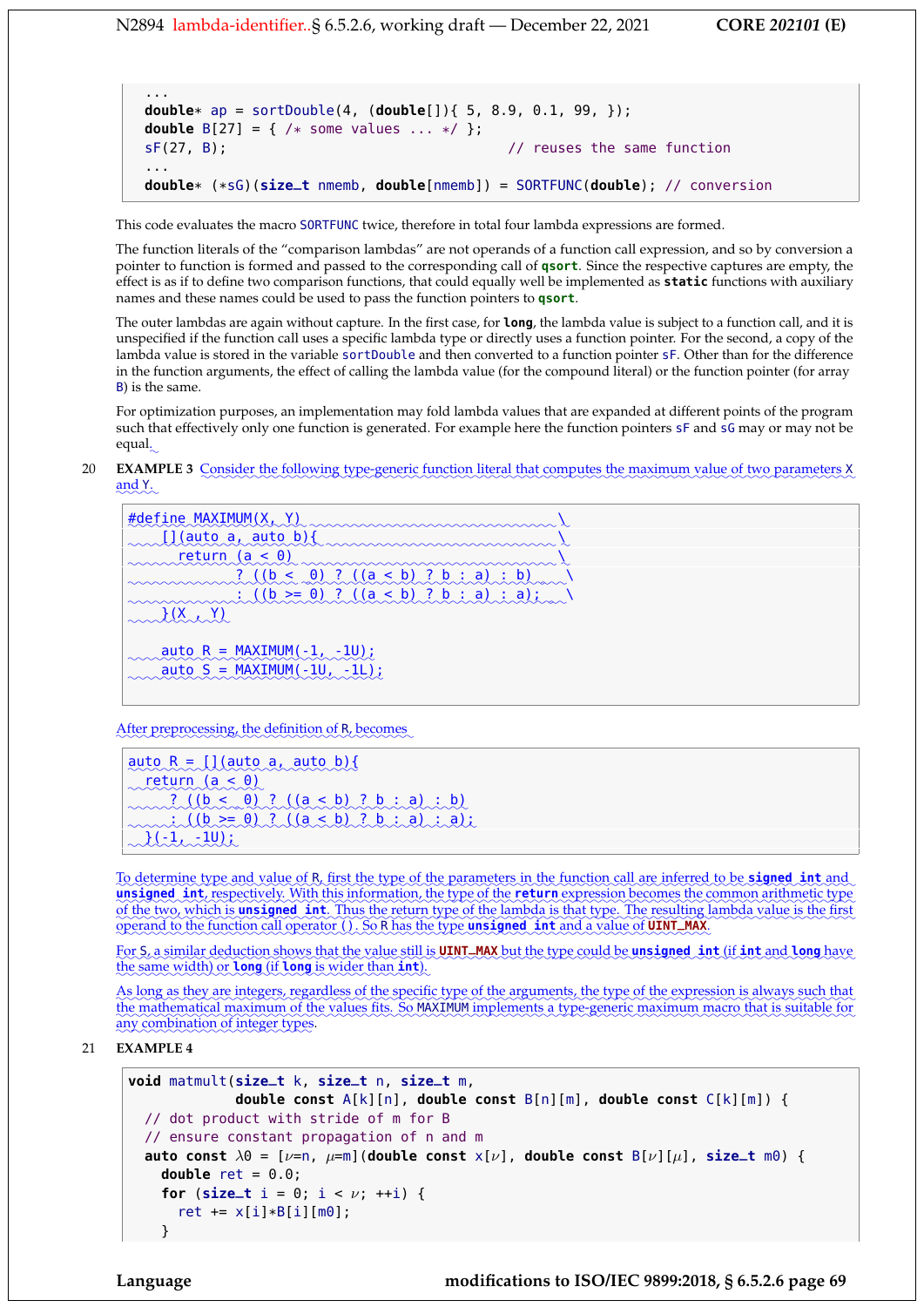}

**Forward references:** function declarators (6.7.6.3), function definitions (6.9.1), initialization (6.7.10).

# **6.7.6.3 Function declarators (including prototypes) Constraints**

- 1 A function declarator shall not specify a return type that is a function type or an array type.
- 2 The only storage-class specifier specifiers that shall occur in a parameter declaration is are **auto** and **register**.
- 3 An identifier list in a function declarator that is not part of a definition of that function shall be empty. A parameter declaration without type specifier shall not be formed, unless it includes the storage class specifier **auto** and unless it appears in the parameter list of a lambda expression.
- 4 After adjustment, the parameters in a parameter type list in a function declarator that is part of a definition of that function shall not have incomplete type.

# **Semantics**

5 If, in the declaration "T D1", D1 has the form

D **(** *parameter-type-list* **)**

or

D **(** *identifier-list*opt **)**

and the type specified for *ident* in the declaration "T D" is "*derived-declarator-type-list T*", then the type specified for *ident* is "*derived-declarator-type-list* function returning the unqualified version of *T*".

- 6 A parameter type list specifies the types of, and may declare identifiers for, the parameters of the function.
- 7 A-After the declared types of all parameters have been determined in order of declaration, any declaration of a parameter as "array of *type*" shall be adjusted to "qualified pointer to *type*", where the type qualifiers (if any) are those specified within the [ and ] of the array type derivation. If the keyword **static** also appears within the [ and ] of the array type derivation, then for each call to the function, the value of the corresponding actual argument shall provide access to the first element of an array with at least as many elements as specified by the size expression.
- 8 A declaration of a parameter as "function returning *type*" shall be adjusted to "pointer to function returning *type*", as in 6.3.2.1.
- 9 If the list terminates with an ellipsis (, ...), no information about the number or types of the parameters after the comma is supplied.<sup>159)</sup>
- 10 The special case of an unnamed parameter of type **void** as the only item in the list specifies that the function has no parameters.
- 11 If, in a parameter declaration, an identifier can be treated either as a typedef name or as a parameter name, it shall be taken as a typedef name.
- 12 If the function declarator is not part of a definition of that function, parameters may have incomplete type and may use the [\*] notation in their sequences of declarator specifiers to specify variable length array types.
- 13 The storage-class specifier in the declaration specifiers for a parameter declaration, if present, is ignored unless the declared parameter is one of the members of the parameter type list for a function definition.
- 14 An identifier list declares only the identifiers of the parameters of the function. An empty list in a function declarator that is part of a definition of that function specifies that the function has no parameters. The empty list in a function declarator that is not part of a definition of that function

 $159$ )The macros defined in the <stdarg.h> header (7.16) can be used to access arguments that correspond to the ellipsis.